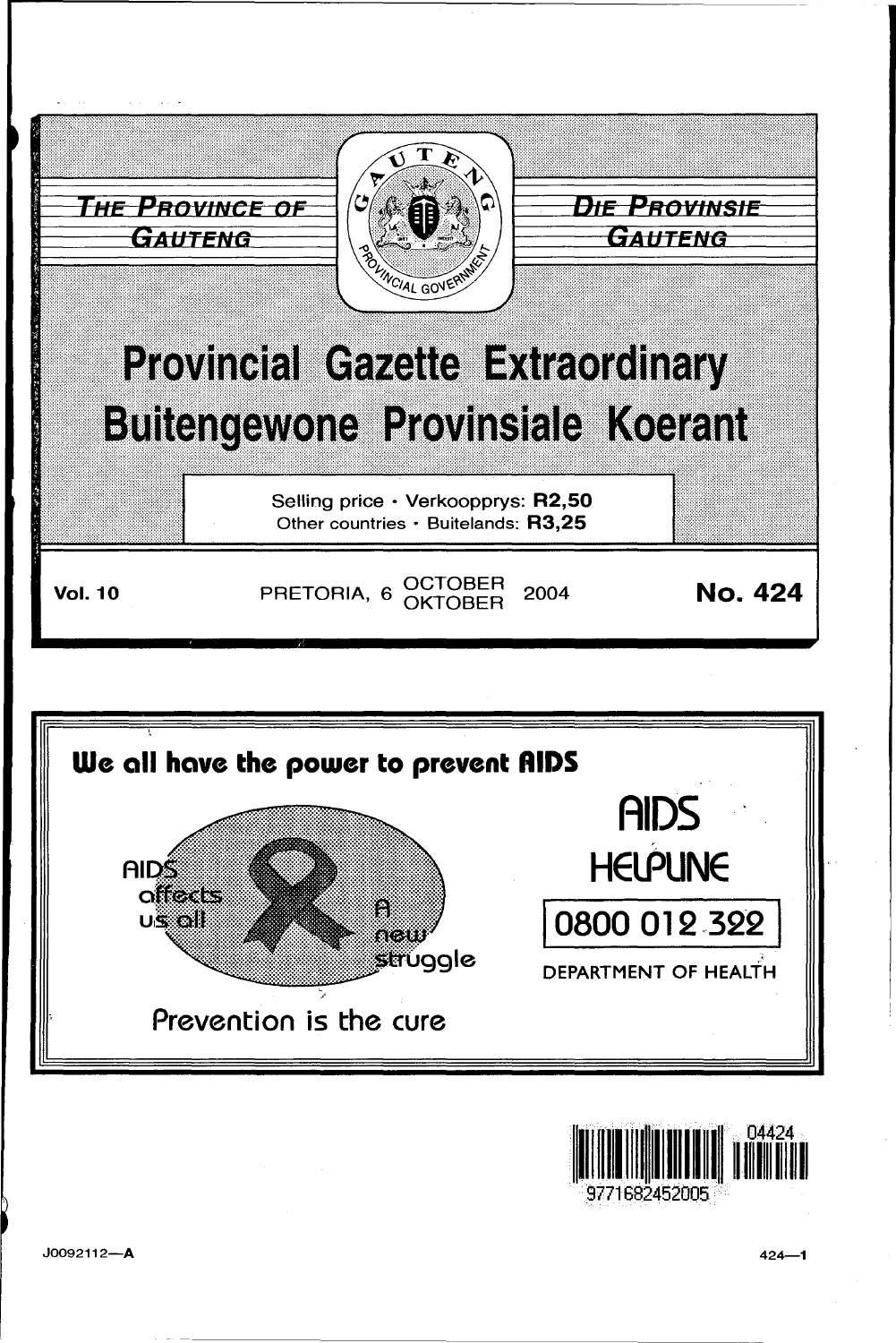$\ddot{\phantom{a}}$ 

 $\sim$   $\sim$ 

 $\lambda = \frac{1}{2}$ 

## **CONTENTS •INHOUD**

| No.  |                                                                                                                                              | Page<br>No. | Gazette<br>No. |
|------|----------------------------------------------------------------------------------------------------------------------------------------------|-------------|----------------|
|      | <b>LOCAL AUTHORITY NOTICES</b>                                                                                                               |             |                |
|      | 2112 Gauteng Removal of Restrictions Act (3/1996): City of Johannesburg: Removal of conditions: Portion 537, farm<br><b>Rietfontein 2 IR</b> |             | 424            |
| 2113 | Town-planning and Townships Ordinance (15/1986): City of Johannesburg: Sandton Amendment Scheme 3293                                         |             | 424            |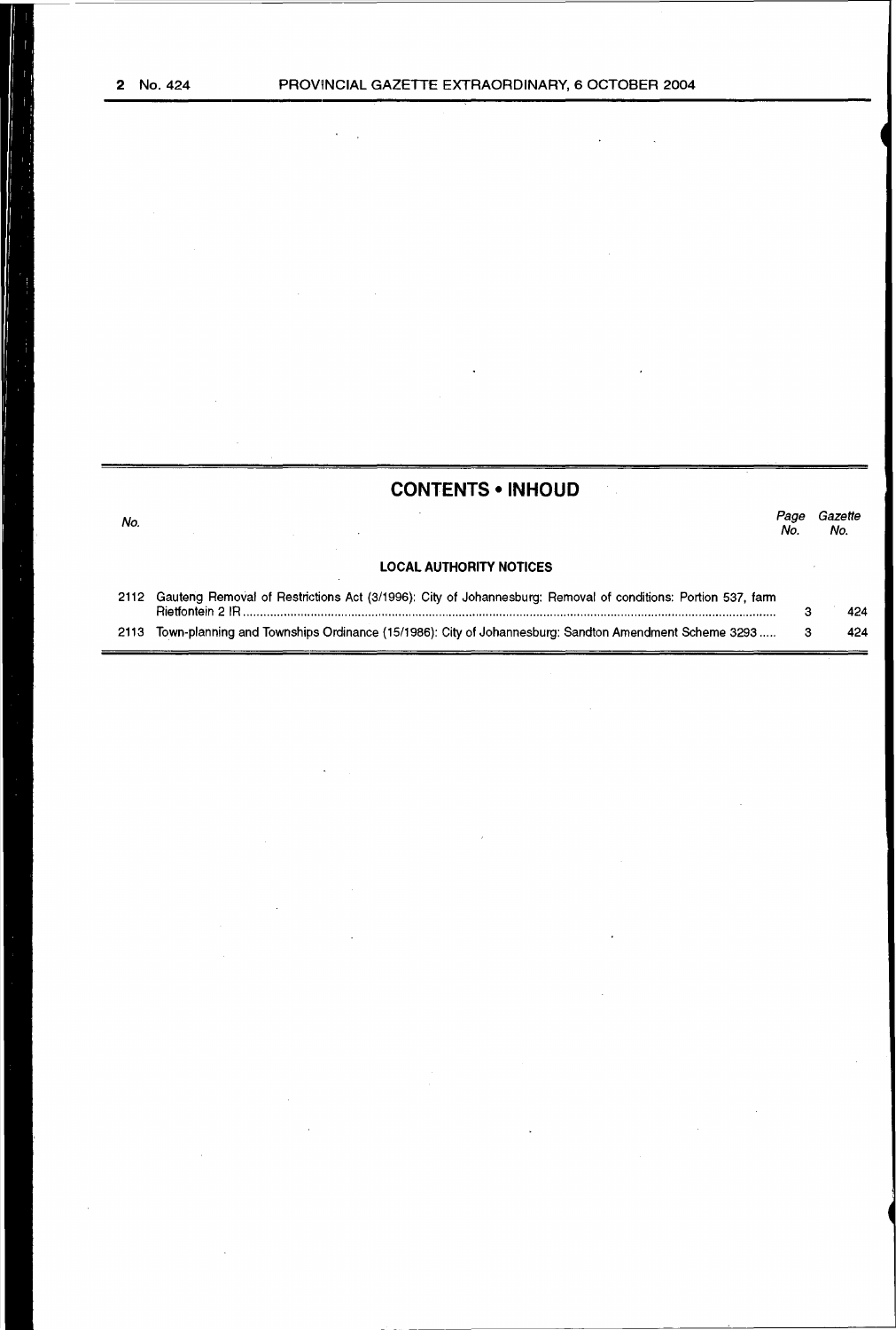# LOCAL AUTHORITY NOTICES

#### LOCAL AUTHORITY NOTICE 2112

CITY OF JOHANNESBURG GAUTENG REMOVAL OF RESTRICTIONS ACT, 1996 (ACT No.3 OF 1996)

It is hereby notified in terms of section 6 (8) of the Gauteng Removal of Restrictions Act, 1996 (Act No 3 of 1986), that the City of Johannesburg, has approved the removal of restrictive condition 2 from Deed of Transfer T137698/2003, pertaining to Portion 537 of the farm Rietfontein 2 IR (now Woodmead Extension 38 Township).

Executive Director: Development Planning, Transportation and Environment Notice Nr. 1001/2004

PLAASLIKE BESTUURSKENNISGEWING 2112

STAD VAN JOHANNESBURG

GAUTENG WET OP OPHEFFING VAN BEPERKINGS, 1996 (WET No.3 VAN 1996)

Hierby word ingevolge artikel 6 (8) van die Gauteng Wet op Opheffing van Beperkings, 1996, (Wet No 3 van 1996) bekend gemaak dat die Stad van Johannesburg die opheffing van titlevoorwaarde 2 in Akte van Transport T137698/2003 met betrekking tot Gedeelte 537 van die plaas Rietfontein 2 IR (nou Woodmead Uitbreiding 38 Dorp) goedgekeur het.

Uitvoerende Direkteur: Ontwikkelings Beplanning, Vervoer en Omgewing Kennisgewing No. 1001/2004

#### LOCAL AUTHORITY NOTICE 2113 CITY OF JOHANNESBURG SANDTON AMENDMENT SCHEME 3293

It is hereby notified in terms of section 57(1) of the Town Planning and Townships Ordinance, 1986, that the City of Johannesburg approved the amendment of the Sandton Town Planning Scheme, 1980 by the rezoning of Portion 589 of the farm Zandfontein 42 IR from "Agricultural" to "Special" for hotel purposes and such ancillary uses as approved by the Local Authority.

Copies of the application as approved are filed with the Executive Director: Development Planning, Transportation and Environment, 158 Loveday Street, Braamfontein, 8<sup>th</sup> Floor, A Block, Civic Centre, and are open for inspection at all reasonable times.

This amendment is known as Sandton Amendment Scheme 3293 and will come into operation on the date of publication hereof.

Executive Director: Development Planning, Transportation and Environment Notice Nr. 1002/2004